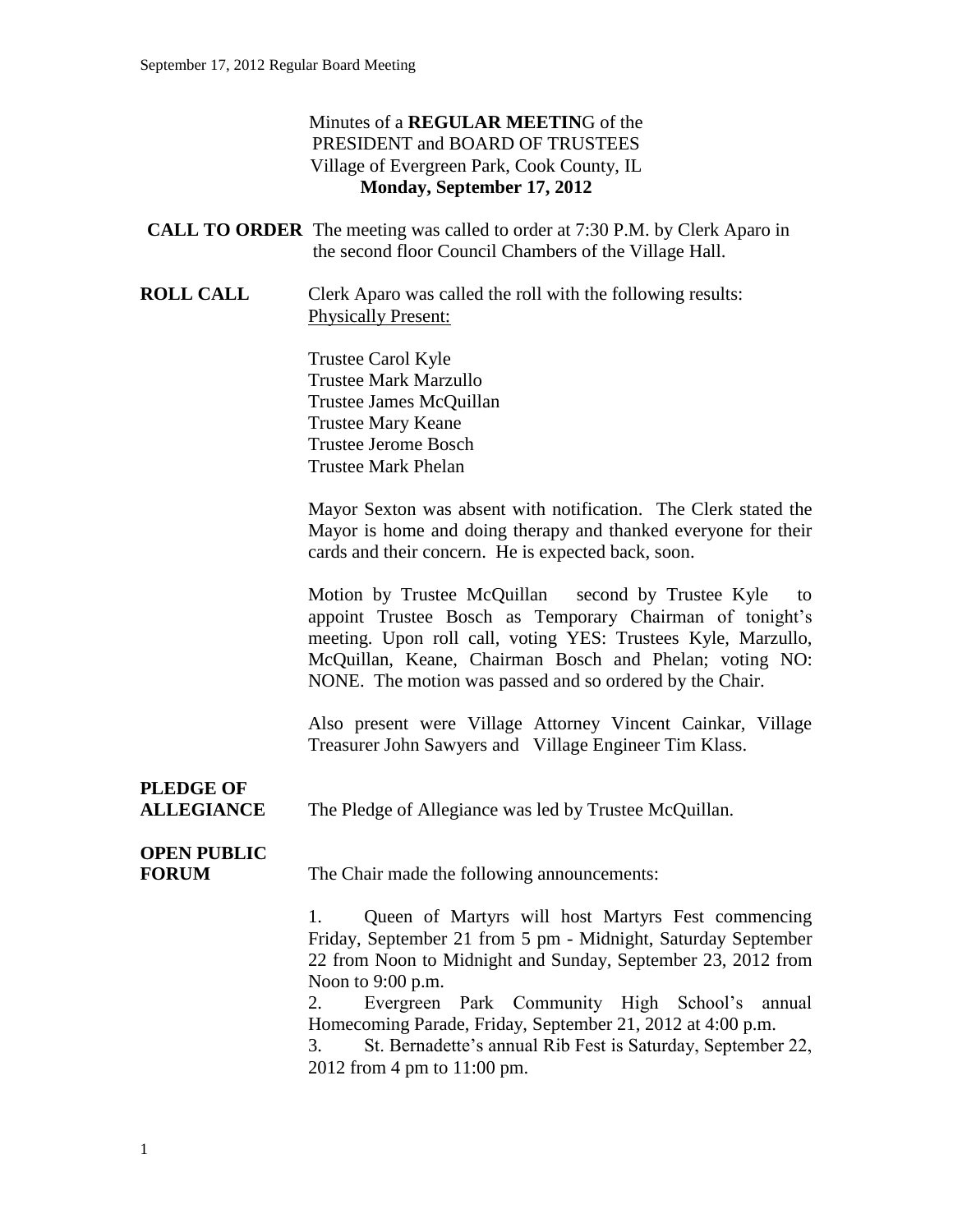4. Queen of Martyrs will also host its, annual Walk a Thon on Friday, September 28, 2012 from 8:30 am to 2:00 p.m. with a rain date of Monday, October 1, 2012.

5. St. Xavier 5K Run is on Saturday, September 29, 2012 at 9:00 a.m.

6. The Village of Evergreen Park hosts a Hot Rod Classic Car Show at Yukich Field on Friday, October 12, 2012 from 3-10 p.m. Proceeds for this event benefit the Tow Trucks for Tots.

7. Most Holy Redeemer School will hold its' Annual Homecoming Parade on Saturday, October 13, 2012, commencing at  $11:00$  a.m.

8. The Evergreen Park Fire Department will host an open house on Sunday, October 14, 2012 from 1-4 p.m.

9. Farmers Market continues every Thursday until October 25, 2012 from 7 am – 1:00 pm.

10. Fall Tree Planting Program has begun- brochures are available at the Village Hall and on the village website. Deadline is Friday, September 28, 2012.

11. The Evergreen Park Library is hosting an Oktoberfest on Saturday, September 22 at the Activity Center from 6:30 pm to 11:30 p.m.

### **OPEN PUBLIC**

**AUDIENCE** Trustee Phelan commended Police Chief Saunders and the entire Police Department for their recent efforts and for doing a great job in our neighborhoods.

**REGULAR** 

**AGENDA** Motion by Trustee Kyle second by Trustee Marzullo to waive the reading of the minutes of the September 4, 2012 Regular Meeting of the President and Board of Trustees and approved as presented was passed by unanimous voice vote and so ordered by the Chair.

## **RESOLUTION**

**NO. 22-2012** Motion by Trustee Phelan second by Trustee McQuillan, to approve **Resolution NO. 22-2012** with expenditures of the General Corporate Fund of \$ 253,314.32, and \$ 24, 259.22 for Sewer and Water Fund and the  $95<sup>th</sup>$  Street TIF Fund \$9,136.35 and the Capital Improvement Fund, \$103,405.40 and the Street Bond Fund, \$ 26,250.00 for a total of \$ 416,365.29. Upon roll call, voting YES: Trustees McQuillan, Keane, Chairman Bosch, Phelan, Kyle and Marzullo; voting NO: NONE. The motion was passed and so ordered by the Chair.

### **TREASURER'S**

**REPORT** Motion by Trustee Keane second by Trustee Kyle to approve the Village Treasurer's report for August 2012 with totals of \$6,368,690.83 in the General Fund and \$2,196,300.35 in the Sewer and Water Fund. Trustee Marzullo reminded everyone that the fiscal year is ending October 31 and the current budget is balanced and on track. He added he and Mayor Sexton and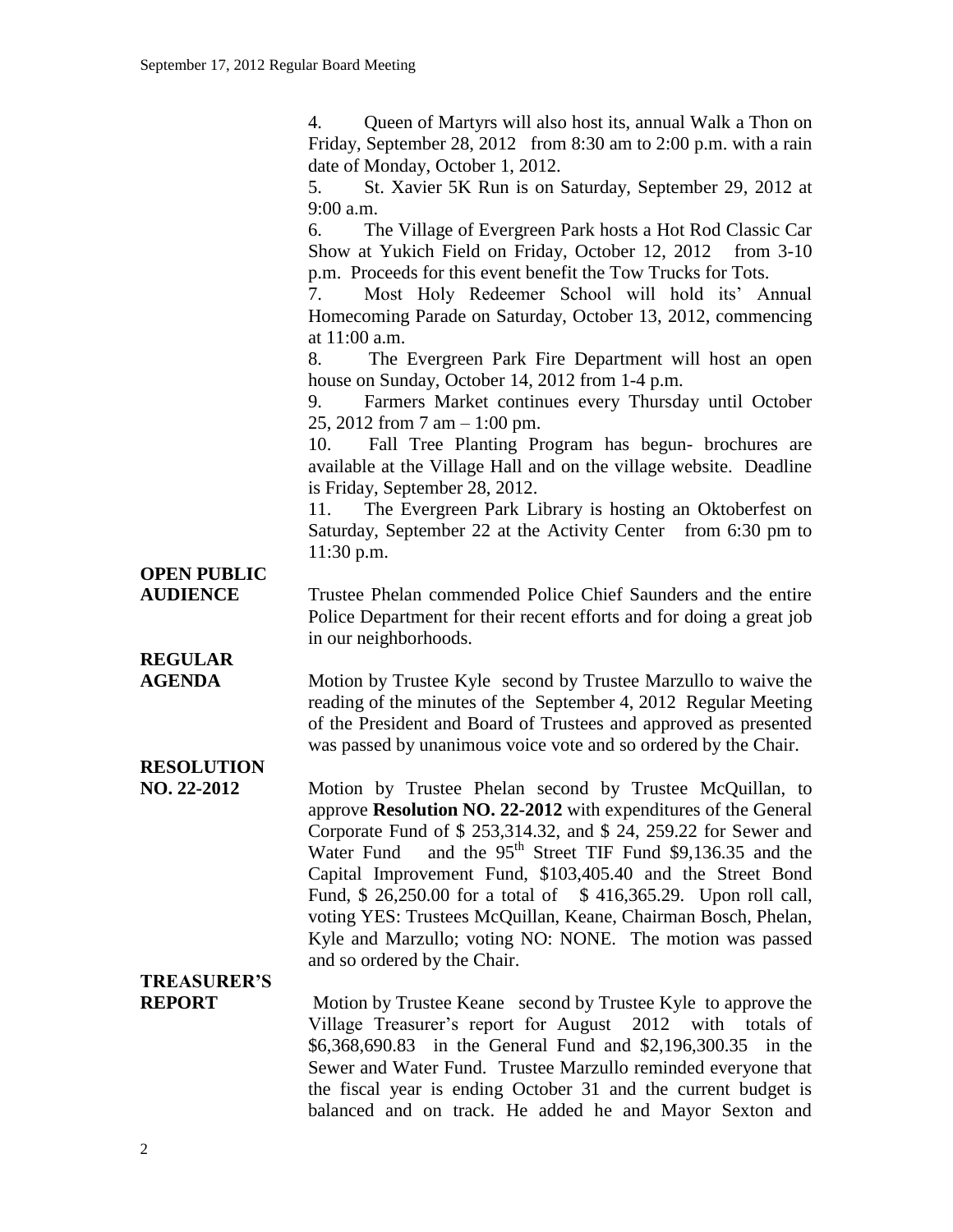Treasurer Sawyers will be meeting with department heads to discuss and prepare next year's budget. The motion was passed to accept the Treasurer's report by unanimous voice vote and so ordered by the Chair.

## **BUSINESS**

**CERTIFICATES** Motion by Trustee Kyle second by Trustee Keane to approve the business license application for Bucci Warehouse. (Space A-7) to operate a retail sales of men's and women's clothing, shoes and accessories at the Evergreen Plaza, 9500 S. Western Avenue. Upon roll call voting YES: Trustees Keane, Chairman Bosch, Phelan, Kyle, Marzullo and McQuillan; voting NO: NONE. The Motion was passed and so ordered by the Chair.

#### **QUEEN OF MARTYRS**

Motion by Trustee McQuillan second by Trustee Marzullo to approve the Homecoming Parade for Queen of Martyrs on Saturday, October 6, 2012 from 10:30 pm-2:00 p.m. Upon roll call voting YES: Trustees Chairman Bosch, Phelan, Kyle, Marzullo, McQuillan and Keane; voting NO: NONE. The Motion was passed and so ordered by the Chair.

#### **NATIONAL LEAGUE OF CITIES DUES**

Motion by Trustee Phelan second by Trustee Kyle to approve the membership dues for the National League of Cities for fiscal year 2013 in the amount of \$ 1,489.00. Upon roll call voting YES: Trustees Chairman Bosch, Phelan, Kyle, Marzullo, McQuillan and Keane; voting NO: NONE. The Motion was passed and so ordered by the Chair.

#### **PROCLAMATION ARTS AND HUMANITIES MONTH**

Motion by Trustee Kyle second by Trustee Keane to proclaim the month of October as "ARTS AND HUMANITIES MONTH IN THE VILLAGE OF EVERGREEN PARK." Upon roll call voting YES: Trustees Phelan, Kyle, Marzullo, McQuillan, Keane and Chairman Bosch; voting NO: NONE. The Motion was passed and so ordered by the Chair.

# **ENGINEER'S**

**REPORT** Tim Klass reported on the completion of various projects.

## **ATTORNEY'S**

**REPORT** No report.

#### **BIDS** Motion by Trustee Phelan second by Trustee Kyle to approve the request from the PW Director Lorenz to waive the bid process